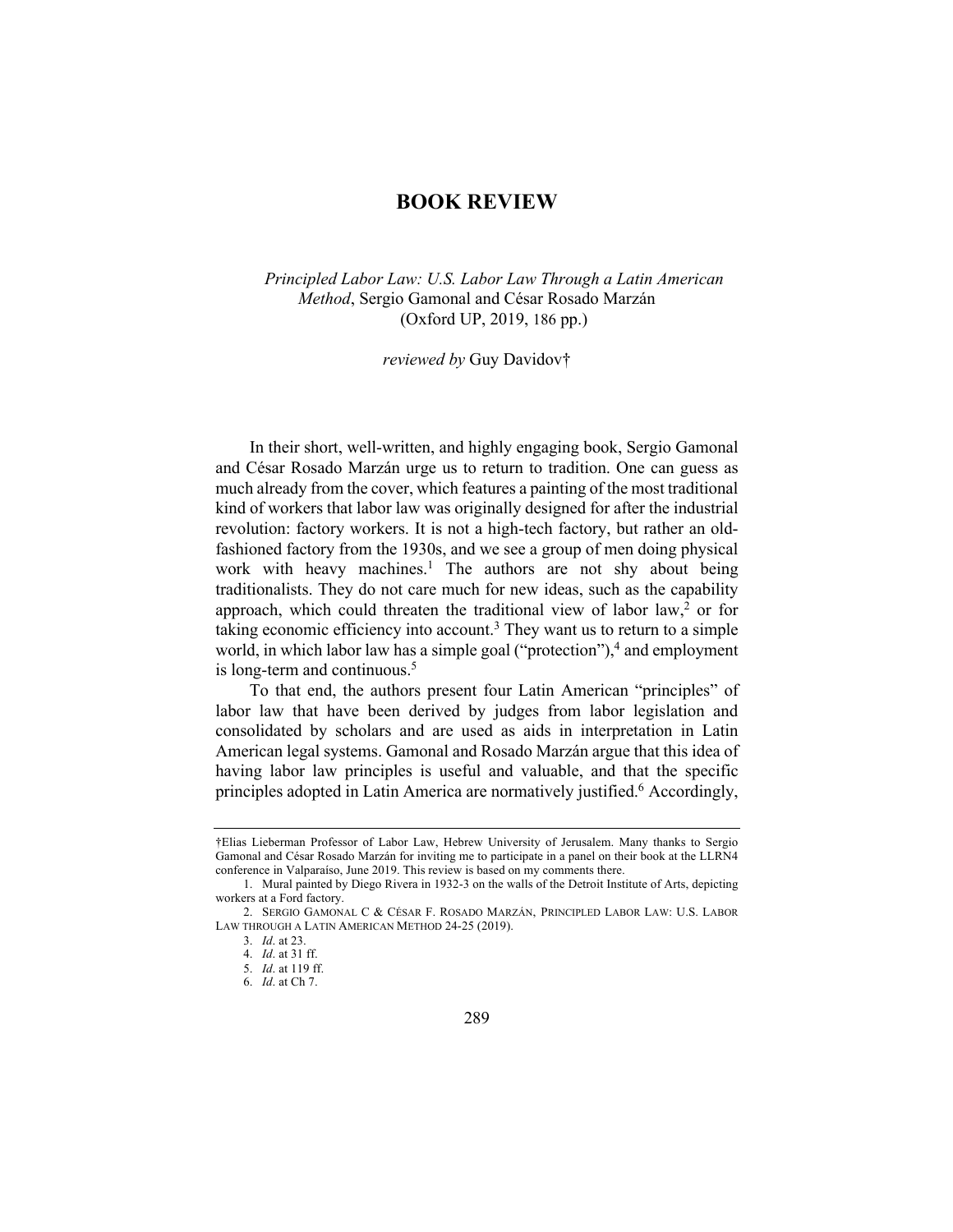they call for the adoption of these principles in other parts of the world as well, with a focus on the United States—arguing that with some effort the same principles can be also found in U.S. law (relying on several pieces of legislation and on the  $13<sup>th</sup>$  Amendment of the Constitution). For each of the four principles, there is a review of the law in several Latin American legal systems (Argentina, Brazil, Chile, and Uruguay)—explaining how the principle has been developed and became established—followed by an examination of the implicit existence of this principle in U.S. law.<sup>7</sup>

Some may question the claim that these principles can be considered Latin American, given their existence in one way or another also in Europe and other parts of the world. Others may question the arguments concerning the ability to derive the same principles also in U.S. law. These can be interesting and fruitful discussions. My own focus, however, in this short review, will be the normative level: whether it is useful to have a set of "labor law principles," and whether the specific principles proposed by the authors (following Latin American jurisprudence)—which can be characterized as simple and traditionalist—are indeed justified and helpful. I will start with the latter issue.

### I. THE FOUR PROPOSED PRINCIPLES

I am very sympathetic to the view that the basic idea behind labor law has not changed. In essence, we need labor law for the same reasons we needed it a 100 years ago—whether we call it inequality of bargaining power, or inherent vulnerabilities, or market failures.<sup>8</sup> Also, if we look at the positive goals—or general values—that we want to advance through labor law, there are perhaps variations in emphasis between generations, and some new articulations, but the basic goals such as distributive justice or protecting human dignity are the same as they were in the past. So, the fact that the authors' principles can be described as traditional, rather than proposing something entirely new and different, is not at all a problem in my view. Still, the question is whether the principles can offer a useful aid for addressing new interpretive challenges and otherwise for developing the law (filling lacunas, thinking about reforms).

<sup>7.</sup> *Id*. at Ch 2-5.

<sup>8.</sup> *See* GUY DAVIDOV, A PURPOSIVE APPROACH TO LABOUR LAW Ch 3-4 (2016) for a discussion of the goals, and Guy Davidov, *Putting the Purpose of Labor Law to Work: A Response to Comments*, 16 JERUS. REV. LEG. STUD. 68 (2017) on their endurance.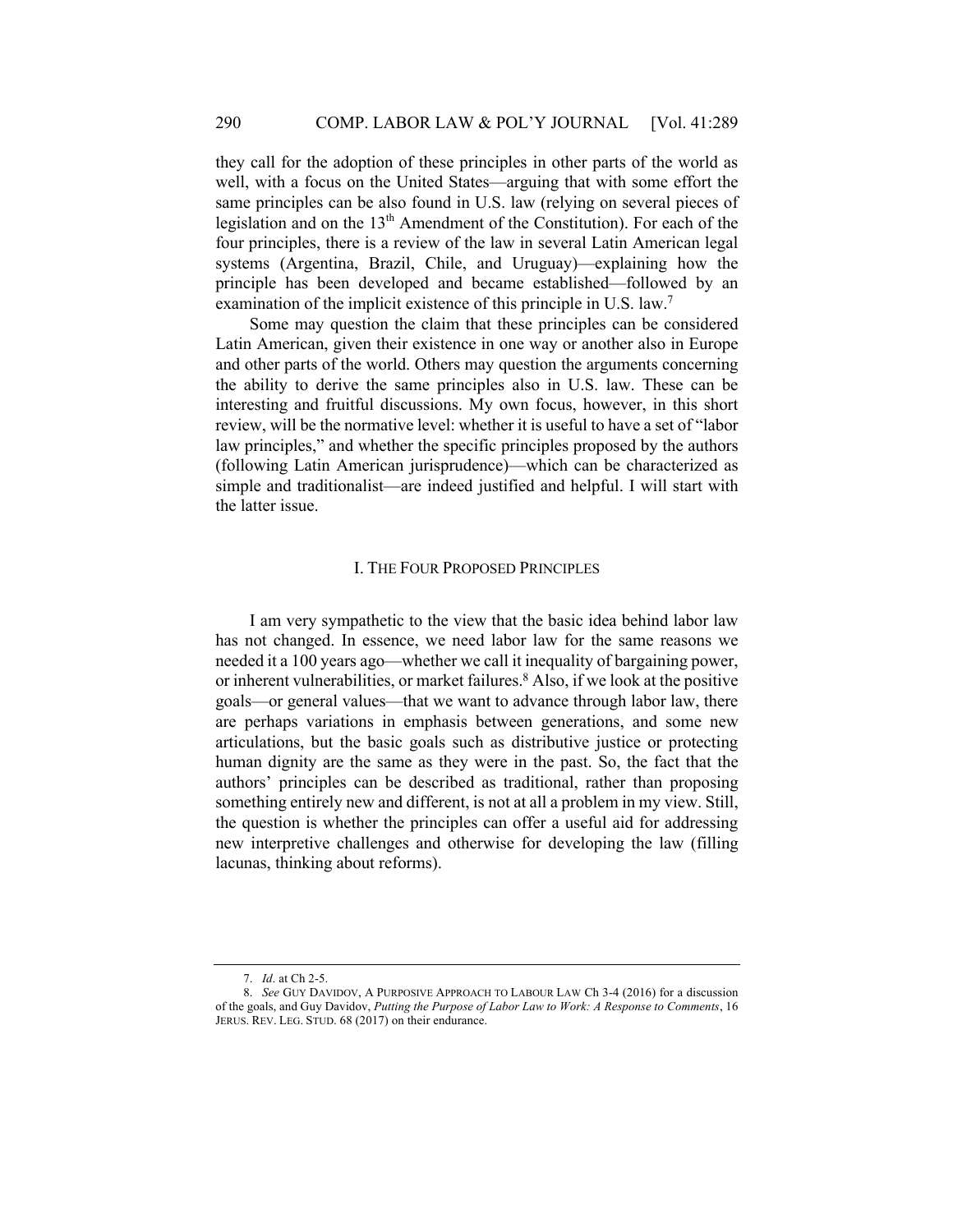#### 2019] BOOK REVIEW 291

The first and most important principle listed by the authors is "protection."<sup>9</sup> There is no doubt that labor laws are protective. But that is a very simple and general way to describe them, and I doubt if it can be of much help when we face concrete, difficult questions. Here the authors offer the companion idea of *in dubio pro operario*—meaning, that in any case of doubt, whenever "the law is ambiguous or vague or when there is a gap in the rules," judges should rule in favor of the worker.<sup>10</sup> I can see the practical advantage of having such a simple, easy-to-use rule, but it seems too simplistic with regard to interpretation of legislation or the filling of lacunas. Why are we in doubt in the first place? We need to have a method of solving hard cases, and the method cannot be that "workers always win."

Let me give a few examples, based on recent cases from my own country (Israel). Surely, similar examples can be found in any other legal system. Imagine that employees sue, because they want to get their minimum wage, without taking tips into account for this purpose. Imagine also that employees sue to prevent the employer from reading their emails or requiring them to clock in and out with a fingerprint. Finally, imagine that employees sue because they want the employer to be prohibited from saying anything against unionization. All of these issues can be solved explicitly in legislation, but assume that the legislation is silent about them—as is indeed the case in Israel, and as is often the case elsewhere with regard to new problems.

Apparently, for Gamonal and Rosado Marzán, the fact that there is no solution in legislation is enough to make this a case of "doubt," and we should rule in favor of the workers in all of those cases—giving them everything they want.11 This sounds problematic on its face. I believe that judges *do* have tools to solve these legal questions, by relying on the goals of labor law or the goals of the specific legislation in question. And it is not enough to say that workers need protection—of course they do. But how much protection? How much is enough, and when does it become too much? We have to base our decision on the relevant goals: for the minimum wage, it is (in my view) redistribution and dignity; for the emails and fingerprints, it is privacy; for the unionization drive, it is freedom of association. <sup>12</sup> Then, we have to take into account the conflicting rights and legitimate interests of the employer, and come to a solution. Quite often, the solution is not "yes" or "no" to what the workers have asked for, but rather a more complicated solution in between.13

<sup>9.</sup> GAMONAL C & ROSADO MARZÁN, *supra* note 2, at Ch 2.

<sup>10.</sup> *Id*. at 40.

<sup>11.</sup> *Id*. at 19.

<sup>12.</sup> See DAVIDOV, *supra* note 8, at Ch 7.

<sup>13.</sup> With regard to the issue of tips, for example, the Israeli Court decided in favor of counting tips as part of the minimum wage, but only if they are documented and the employee receives the related benefits on them. The authors criticize my support for this solution (GAMONAL C & ROSADO MARZÁN,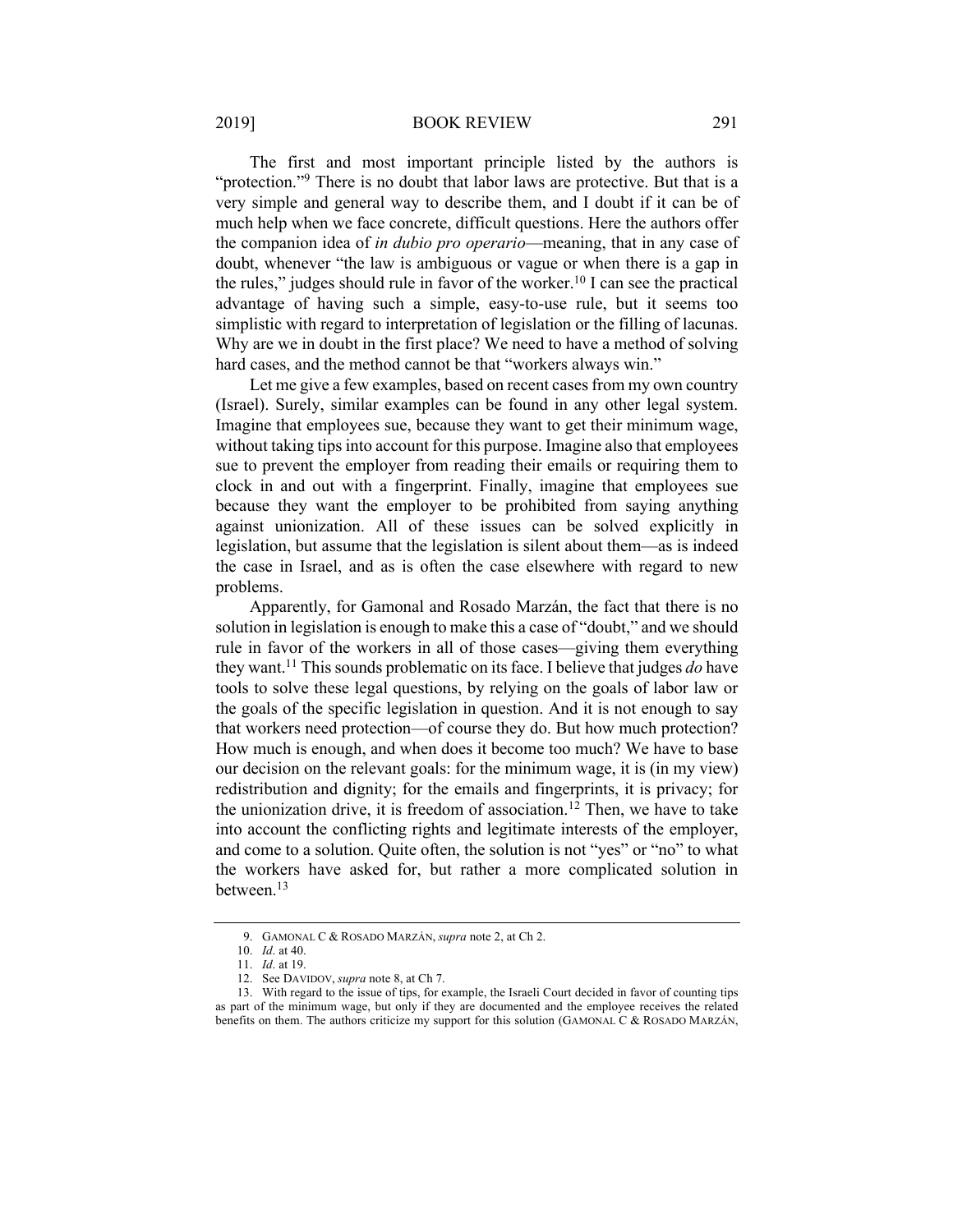The second principle is "primacy of reality"—the idea that we should look at the reality of the relationship rather than the way it is described in the contract.14 This is an important idea, recognized in many legal systems (even if it is not always applied). Note, however, that it is not relevant for interpreting legislation, but only for determining the facts for the purpose of interpreting *contracts*. <sup>15</sup> Although the authors ask us not to confuse this rule with the general principle of contract interpretation that appears to have the same effect,<sup>16</sup> I am not convinced that the principle is specific to labor law. The authors describe the contract of employment as a "reality contract,"17 but this has to be true of other contracts as well. Still, because the problem of sham contracts that do not present the real relationship is more common in employment than in other contracts, I can see how it could be useful to consider this a labor law principle.

The authors refer to the "economic realities test" that is sometimes used in the United States to determine employee status as an example of the "primacy of reality" principle.<sup>18</sup> But this is different: economic realities refer to economic dependency, which is a way to articulate the purpose of labor law and, accordingly, the purpose behind the employee/independent contractor distinction. In other words, this is not the primacy of reality principle that can be an aid when interpreting contracts, but a purposive approach to interpretation of legislation. If we think that the purpose of the law requires that it covers all those who are economically dependent on an employer, this can be achieved by using an "economic dependency" test, which in the United States has sometimes been called the "economic realities" test. Separately, when applying this test—and any other test (e.g. control)—we should look at the reality of the relationship and not the way it has been described in the contract, when the two are not the same. To be clear, I am in full agreement with the authors about the desired solution, in the sense of giving weight to economic dependency when determining employee status. My doubts relate to whether the idea of "primacy of reality" can help lead us in this direction.

*supra* note 2, at 19-20). They argue that the tips might not be enough to ensure a dignified bargain. But, if the employee is secured an income of at least the level of the minimum wage, s/he is in the same position as any other employee earning the minimum wage in a workplace without the possibility to collect tips. If the minimum wage is too low, that is a separate (and much more general) problem. The authors also ask, "[w]hat if the employer asks that all waiting staff stay after hours to clean the restaurant, when the workers cannot collect any tips?". In such situations, when tips are not relevant, the employer has the responsibility to pay at least the minimum wage for any hour worked. The question is only whether tips that have been received, in practice, should be counted as part of the income derived from this employment.

<sup>14.</sup> *Id*. at Ch 3.

<sup>15.</sup> All the examples brought by the authors from Latin American jurisprudence (*id*. at 65-77) refer to contract interpretation.

<sup>16.</sup> *Id*. at 68, fn 26.

<sup>17.</sup> *Id*. at 66-67.

<sup>18.</sup> *Id*. at 79.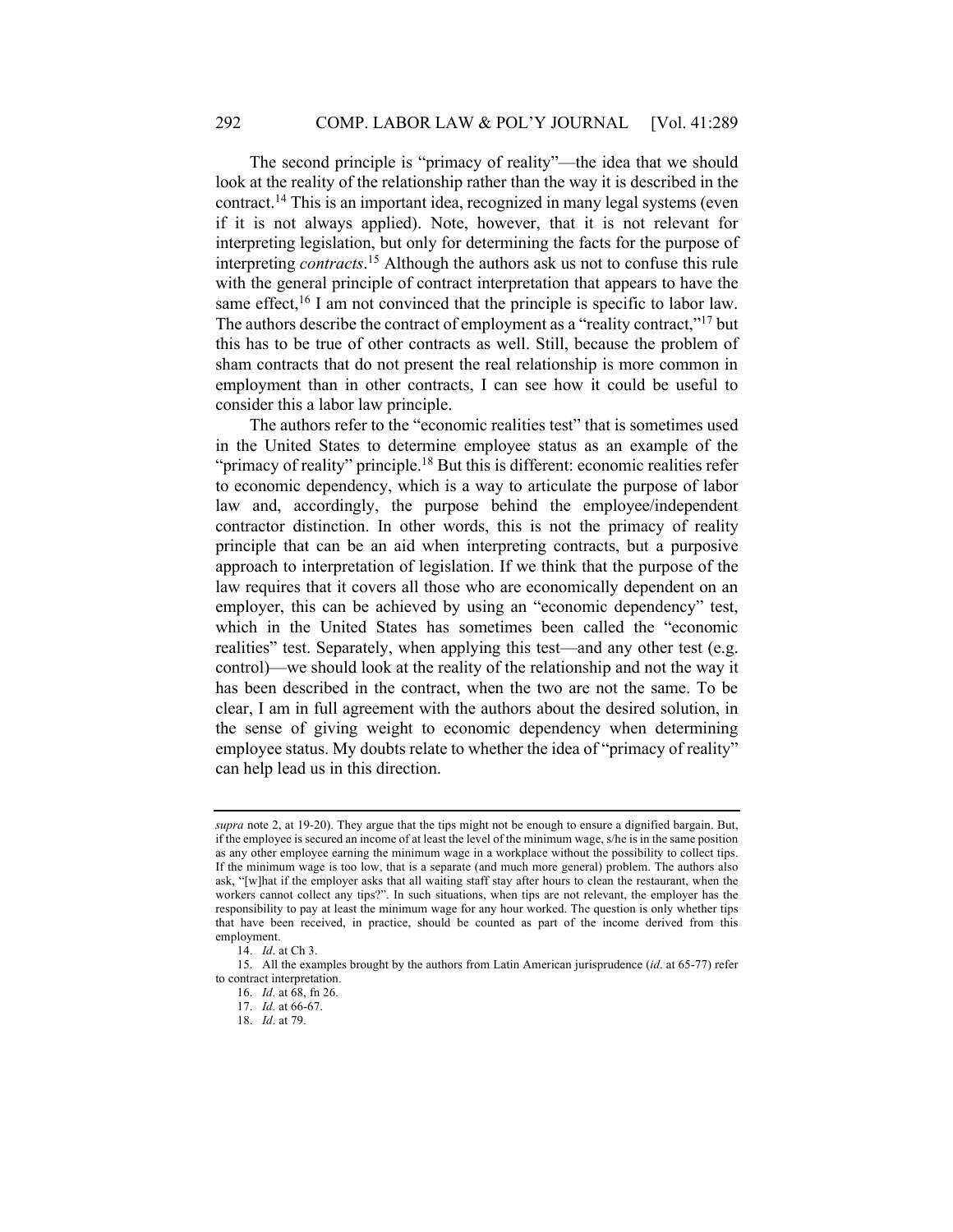#### 2019] BOOK REVIEW 293

The third principle is "nonwaiver"—the idea that employment standards create a floor of rights and any agreement by an employee to waive these rights shall be considered void.19 Again, this is an internationally recognized principle, which is generally undisputed. I agree entirely about its importance.<sup>20</sup> However, like other principles, or rights, it is not absolute. There are exceptions, and there should be. For example, the authors mention that collective agreements cannot derogate from legislated standards<sup>21</sup>—but in many legal systems this is not always true, and normatively, I think there are good reasons to sometimes allow such exceptions.22 Still, I agree that it could be useful to refer to nonwaivability as a principle, to the extent that it provides a quick reminder to judges and others about this idea. This is shown nicely in the book when the authors criticize the U.S. judgments that allow arbitration agreements in employment relations.23 These cases are certainly perplexing in their complete ignorance of the idea behind labor laws and how they operate—and the principle of nonwaiver/nonwaivability is one easy way (although certainly not the only one) to explain why such judgments are wrong and problematic.

The final principle suggested by the authors is "continuity." Assuming that employment relations have to be indefinite is a somewhat conservative approach to the labor market. Isn't it possible to protect employee rights also in shorter-term engagements? That is not obvious on its face. Simply invoking the principle of continuity does not solve such questions, and the authors do not offer a full account of why exactly continuity is important and whether it should be considered necessary.

The authors use the continuity principle as a justification for "just cause" laws. But, is this the only justification? Or, the best justification? And what about contradicting considerations, in favor of "at will" laws, which surely should also be taken into account? There is no way to avoid a fuller discussion at the level of goals/purposes: when faced with the need to devise legal solutions, we need to consider other goals, rights, and interests as well. A single simple idea cannot replace this work.

A separate question is whether this principle can help the call for labor law reform in the United States concerning dismissals. The authors realize that the reforms they are suggesting, in favor of "just cause" laws, are not politically realistic at the Federal level, but believe there might still be hope for them at the State level.<sup>24</sup> Presumably, however, State legislators are

<sup>19.</sup> *Id*. at Ch 4.

<sup>20.</sup> I discuss the justifications for nonwaivability in a recent paper: Guy Davidov, *Nonwaivability in Labour Law* (unpublished draft, presented at LLRN4, June 2019).

<sup>21.</sup> GAMONAL C & ROSADO MARZÁN, *supra* note 2, at 102.

<sup>22.</sup> For example, in many countries, working time laws give the social partners the flexibility to change the regular working day, which is often beneficial to workers as well as employers.

<sup>23.</sup> GAMONAL C & ROSADO MARZÁN, *supra* note 2, at 93 ff.

<sup>24.</sup> *Id*. at 141.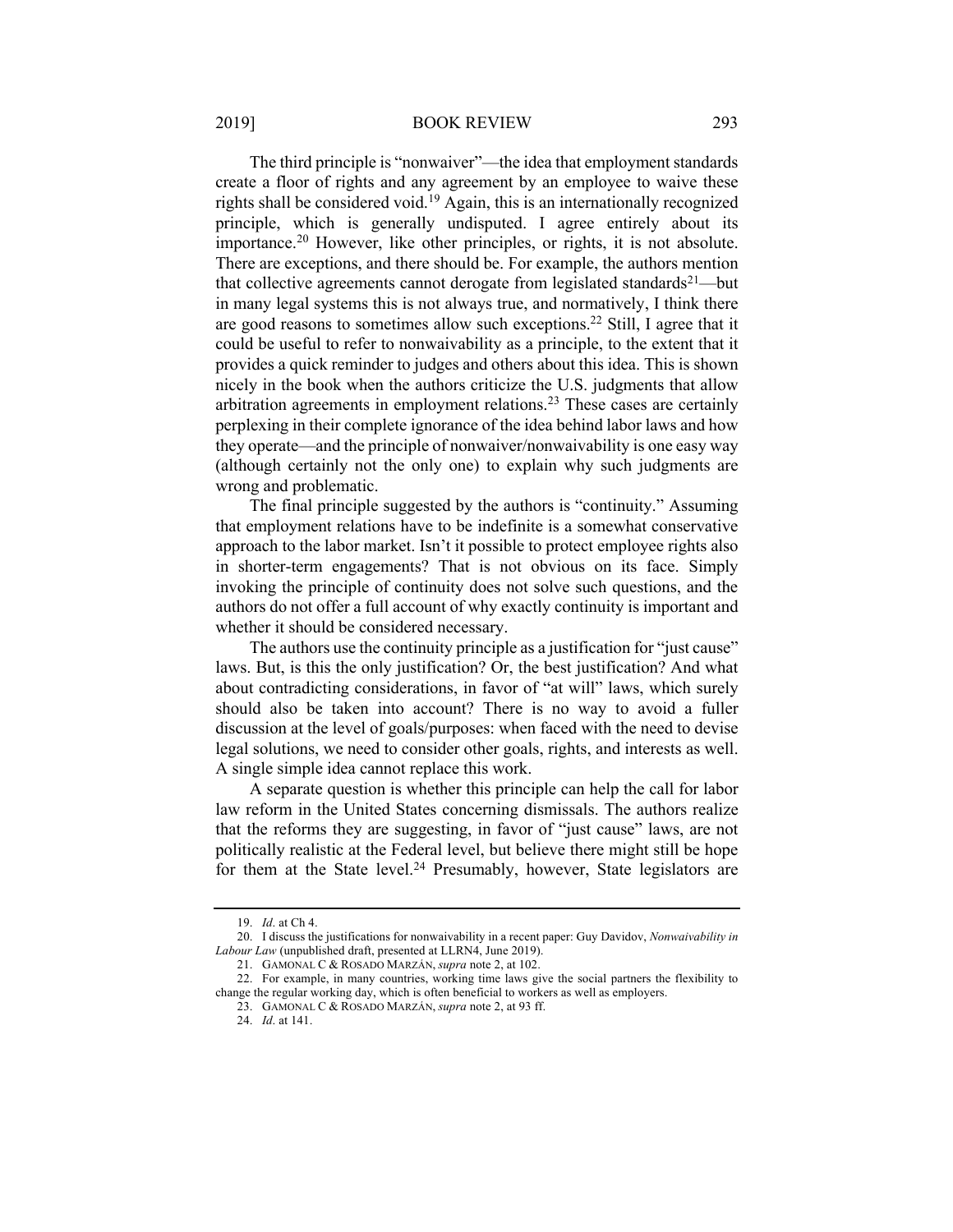already aware of the difficulties with "at-will" employment and the critiques of this doctrine. Do they need the principle of continuity to learn about the problem or understand it? That seems doubtful.

## II. BETWEEN PURPOSE AND PRINCIPLES

After commenting briefly on the four specific principles, let me add a few words on the more general idea of articulating principles for labor law. The authors see a strong connection between their approach and a purposive approach to labor law, because the principles are derived from the purposes of labor legislation. At the same time, they argue that the principled approach is superior because it is simpler to use, does not leave too much discretion with judges, and leads to clear and better solutions.<sup>25</sup>

As a supporter of the purposive approach,  $^{26}$  I like the idea of articulating a few principles of labor law that can be used to aid interpretation. Such principles have to be based on the general goals of labor law, as deduced from the legislation—they cannot be detached from purpose. But it could be useful if "one level below" the purposes we have some principles that are derived from the purposes and are perhaps easier to work with. Provided, in my view, that we realize that such principles cannot always lead to easy solutions. Often, there are conflicts between goals, or between rights, that require making exceptions or balancing—and we cannot avoid that simply by invoking principles. When we have to balance between conflicting rights and interests—which is almost always the case when confronted with new problems—this requires looking into the purposes of the different rights (i.e. going back to the "upper level").

The authors are worried about giving judges too much discretion to weigh different goals and balance between them, especially given the U.S. history of judges' hostility to labor.<sup>27</sup> The principles are supposed to limit this discretion. But if judges are hostile, why would they accept these principles? If the authors want to suggest to the legislature to impose these principles on judges through legislation, they have not done so explicitly. And as we know, this is politically unlikely. In fact, this is less realistic than reaching progressive solutions through the purposive approach. Let me give an example. The authors discuss a U.S. case considering whether time that miners spent on getting to the working face of the mine was "working time" requiring compensation.<sup>28</sup> The authors suggest that in such cases, judges

<sup>25.</sup> *Id*. at 18-22.

<sup>26.</sup> See DAVIDOV, *supra* note 8.

<sup>27.</sup> GAMONAL C & ROSADO MARZÁN, *supra* note 2, at 22.

<sup>28.</sup> *Id*. at 58.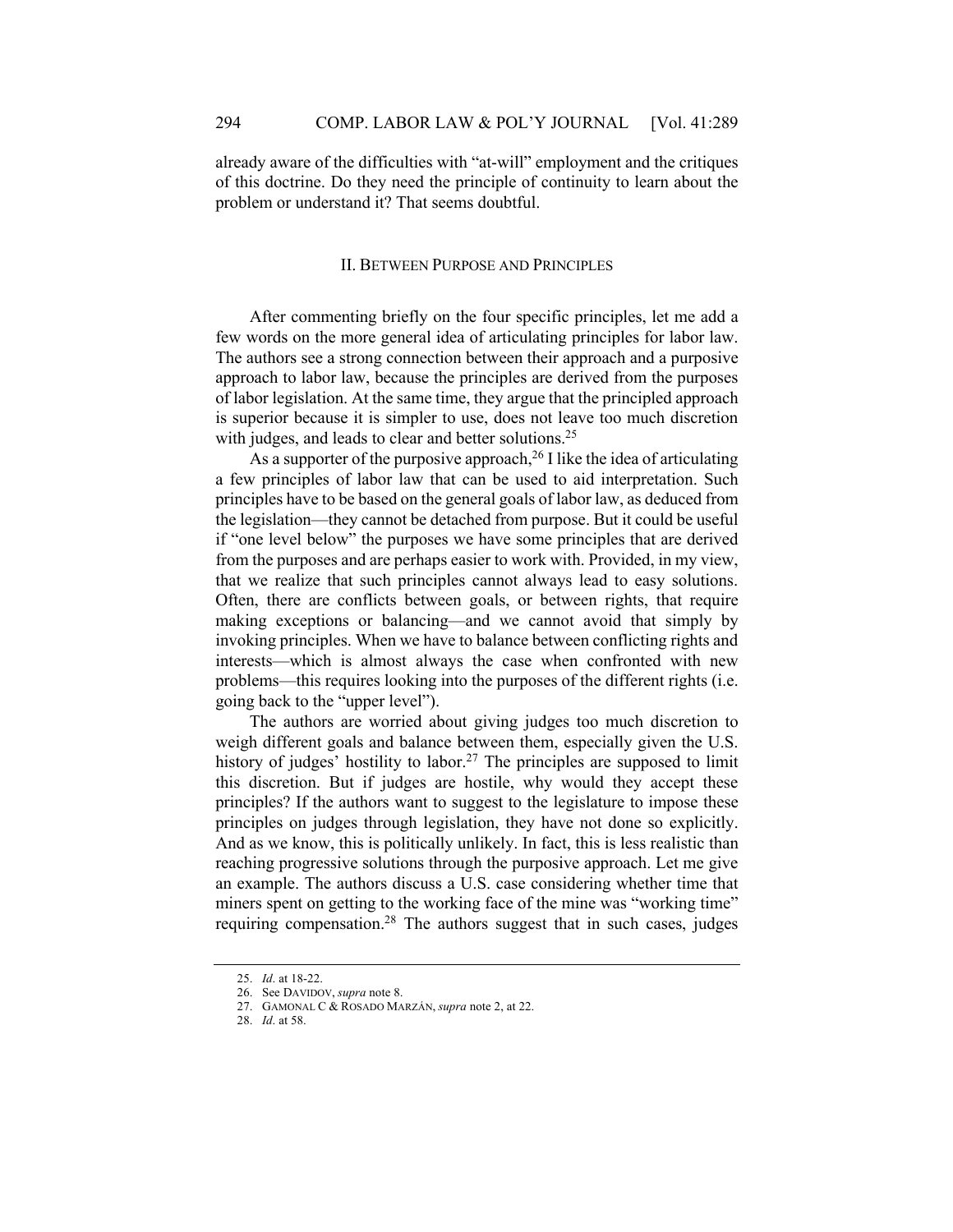should say, "there is doubt, so we rule in favor of the workers."29 I would suggest instead to say, "based on the purpose of the law, because this was an activity required by the employer, it required compensation." I believe that the latter option will raise much less resistance from both employers and judges.

The purposive approach, properly understood and applied, does not give judges unlimited discretion to choose the goals of the law. The goals are based on the relevant legislation. Yes, there is room for discretion, as there is almost always with judicial practice, but it is far from being completely openended and unlimited.

Toward the end of the book, the authors acknowledge that the principles cannot offer solutions when they conflict with other rights or interests, including the managerial prerogative. In response, they argue that the principle would at least "help us to better comprehend the law and, as such, determine whether or not there are conflicts with other laws."30 But it is difficult to see how the principles can help us understand the law, without going into the level of goals/purposes. When faced with a conflict between different rights and interests, we need to know *why* exactly we need "protection," in a given case, or *why* "continuity" is important in a given context.31

To show why the principles are important/useful, the authors use the U.S. Supreme Court decision in *Janus*, <sup>32</sup> a recent case in which the Court prohibited the charging of union agency fees from nonmembers in the public sector. Such fees are crucial in a system of exclusive representation, where the union represents all employees in the same bargaining unit and all employees (including nonmembers) enjoy the benefits secured by the union. The majority of the Court relied on freedom of speech and completely ignored freedom of association, which is key to understanding the purpose behind agency fees. The authors' critique of the judgment relies on the principle of protection, arguing that the Court ignored the importance of agency fees to secure protection. They claim that "free speech and mandatory agency fees do not conflict."<sup>33</sup> Although I share the criticism of the judgment, which ignored a crucial goal of labor law, we should not make the opposite mistake of ignoring the conflicting right. The purpose behind unionization is crucial here, but when a specific employee objects to the union and is forced

<sup>29.</sup> My phrasing of the authors' point.

<sup>30.</sup> *Id*. at 146.

<sup>31.</sup> Later, the authors go back to saying that labor laws do not have to conflict with property law (*Id*. at 149), showing that perhaps they underestimate how common these conflicts are in cases that reach the courts.

<sup>32.</sup> *Id*. at 152.

<sup>33.</sup> *Id*. at 155.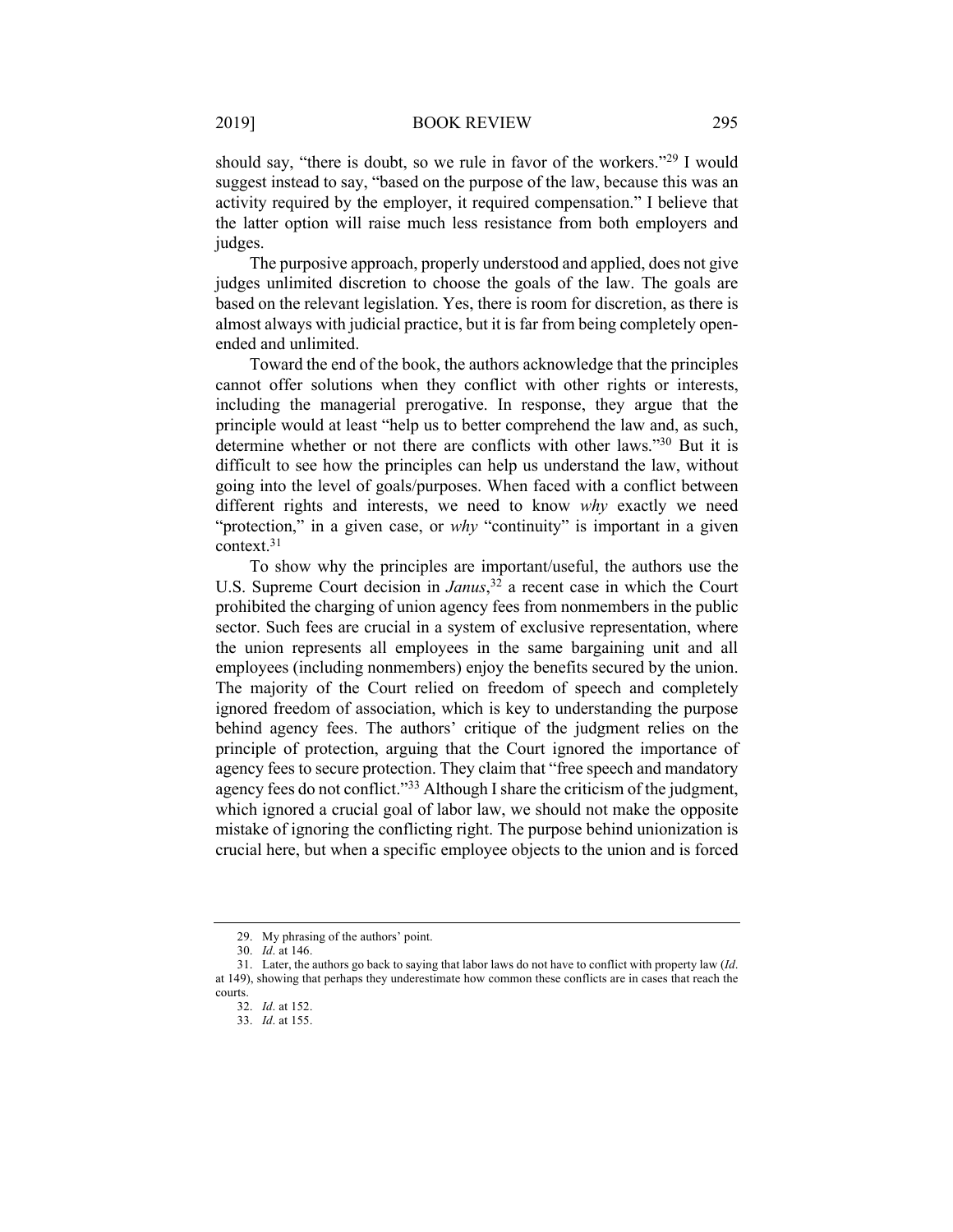to fund it, this is also an infringement that must be taken into account.<sup>34</sup> There is a need to put the two conflicting values one against the other and decide which one of them should trump the other under the circumstances, or whether they can somehow be balanced. The U.S. Court failed to do that, focusing only on free speech, one-sidedly. The authors' proposal of relying on the very general idea of protection and ignoring the conflict, cannot offer a solution. Again, there is no way of avoiding the discussion of goals and the need to balance between conflicting goals and rights in such cases.<sup>35</sup>

Another example raised by the authors for the practical usefulness of the "protection" principle is the decision of whether someone is an employee or an independent contractor. If there is doubt, they say, always decide in favor of employee status, because that leads to protection. But courts have tests that they have developed—which at least in theory should be based on purpose to make this determination. The tests leave room for discretion, for sure, but it does not mean that they cannot lead to a conclusion. So why is there doubt? Is it just in the few cases when the judge feels it is a 50/50 case, which is probably quite rare? If so, then the proposal is to adopt a presumption of employment, as several legal systems have done, and would certainly be a good idea.36 But it appears that the authors mean something different: to apply the above-mentioned principle whenever reasonable people can disagree. This seems problematic, because it goes against the whole idea of a test that requires discretion to apply, which in general is a useful and necessary method.37 If, instead of applying discretion, the judge will simply rule in the worker's favor, this method collapses, and we will soon see legislatures taking discretion away from courts. The expected result—clearcut legislated rules about who is an employee without room for judicial discretion—will only make it easier for employers to work around them and evade. Once again, simple solutions may be tempting, but are likely to prove problematic.

<sup>34.</sup> Some of the judges on the Supreme Court of Canada thought otherwise, arguing that freedom of association does not include the freedom *not* to associate, and that compulsory union dues do not infringe on freedom of expression (see *Lavigne v. Ontario Public Service Employees Union*, [1991] 2 S.C.R. 211). I disagree on both counts, even though I agree with their final conclusion which allowed compulsory dues. But, the point is not about a concrete case, it is about the general need to balance conflicting rights.

<sup>35.</sup> I do agree, of course, that union agency fees (compulsory dues) should be allowed. The comment is about the method of analysis to reach this conclusion—which could make a difference on the result in other cases.

<sup>36.</sup> See DAVIDOV, *supra* note 8, at 122.

<sup>37.</sup> *Id*.